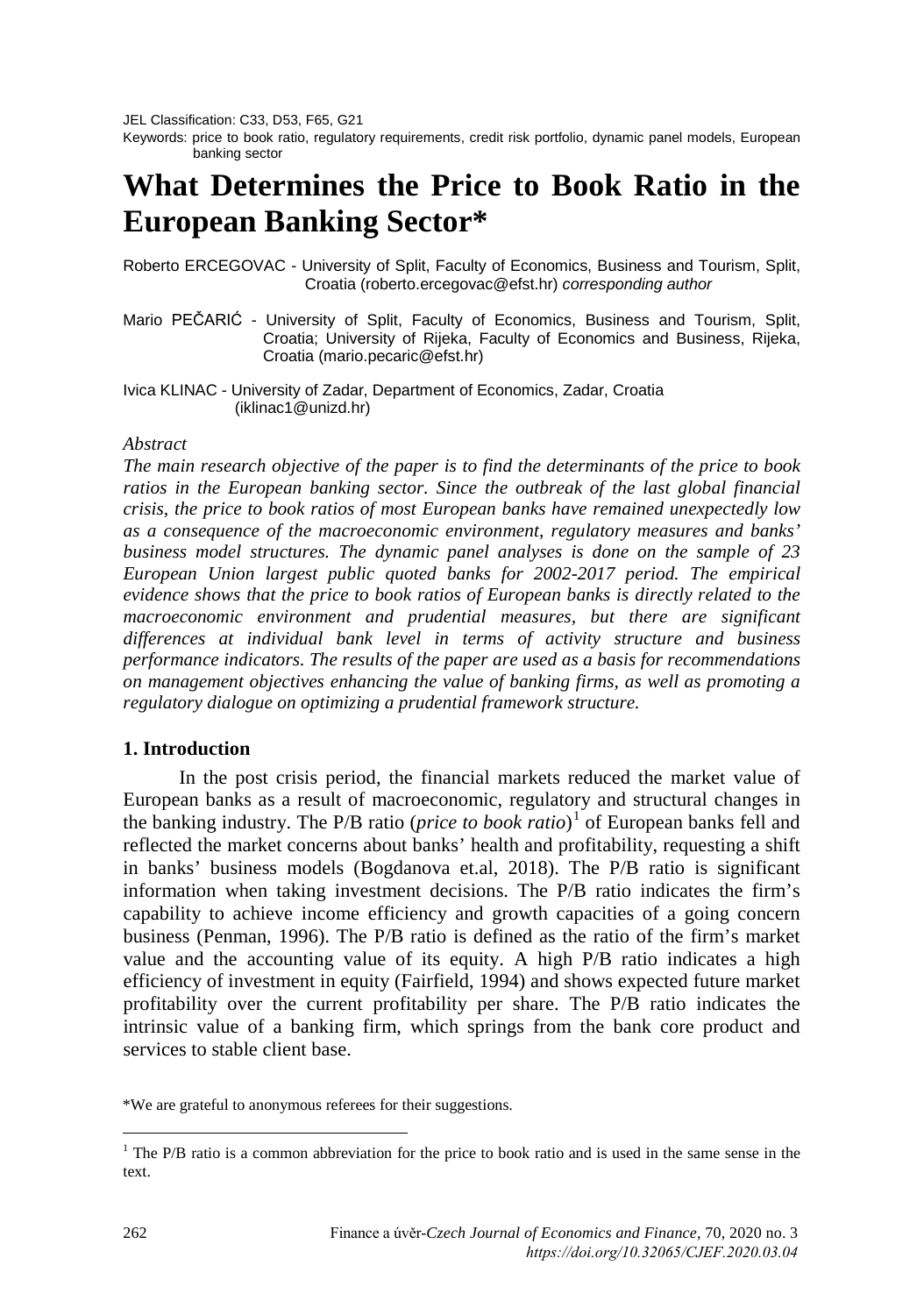The decrease in the market value of banking firms, including the P/B ratio, is related to the regulatory changes during the financial crisis period and the controlling of the bank risk activities followed by regulatory capital requirements (Chousakos and Gorton, 2017). The structural changes in the banking sector, in the pre-crisis period, made the banking industry extremely complex, globally present, and dependent on the financial market development. Banks with lower dependence on standard loan and deposit activities have been more exposed to the financial crisis, which indicates a strong relation between the bank business model and the bank risk profile (Ercegovac et. al., 2019). The basic research hypothesis is that the P/B ratio of a banking firm is determined by the individual bank's performance indicators, movements in macroeconomic indicators (Calomiris and Nissim, 2014), and the regulatory measures which shape the framework of business activities of banking firms and have an impact on future earning potentials.

The collapse of the P/B ratio values in the banking industry has been caused by the global financial crisis and the breakdown of financial markets, and its recovery opportunities, have been limited by the strong regulatory framework reducing the banking sector's earning opportunities and bank assets growth (Bank for International Settlements, 2011). The average P/B ratio for leading EU banking sectors is presented in Figure 1. The same figure indicates that the values of the P/B ratio decreased during the financial crisis in most developed EU banking sectors without prospects of recovery to their pre-crisis levels.





*Source:* Annual Reports (based on average data of banks with higher assets). Reuters and authors' calculation (2019).

The main contribution of the paper lies in the selection of a sample representing the overall European banking system, the quantification of the announcement risk measure and application of regulatory measures, and the selection of model variables identifying the asset structure and income of banking firms. Thus, our research contributes to a better understanding of the patterns of the banking industry's reactive behaviour under changing regulatory conditions, as well as a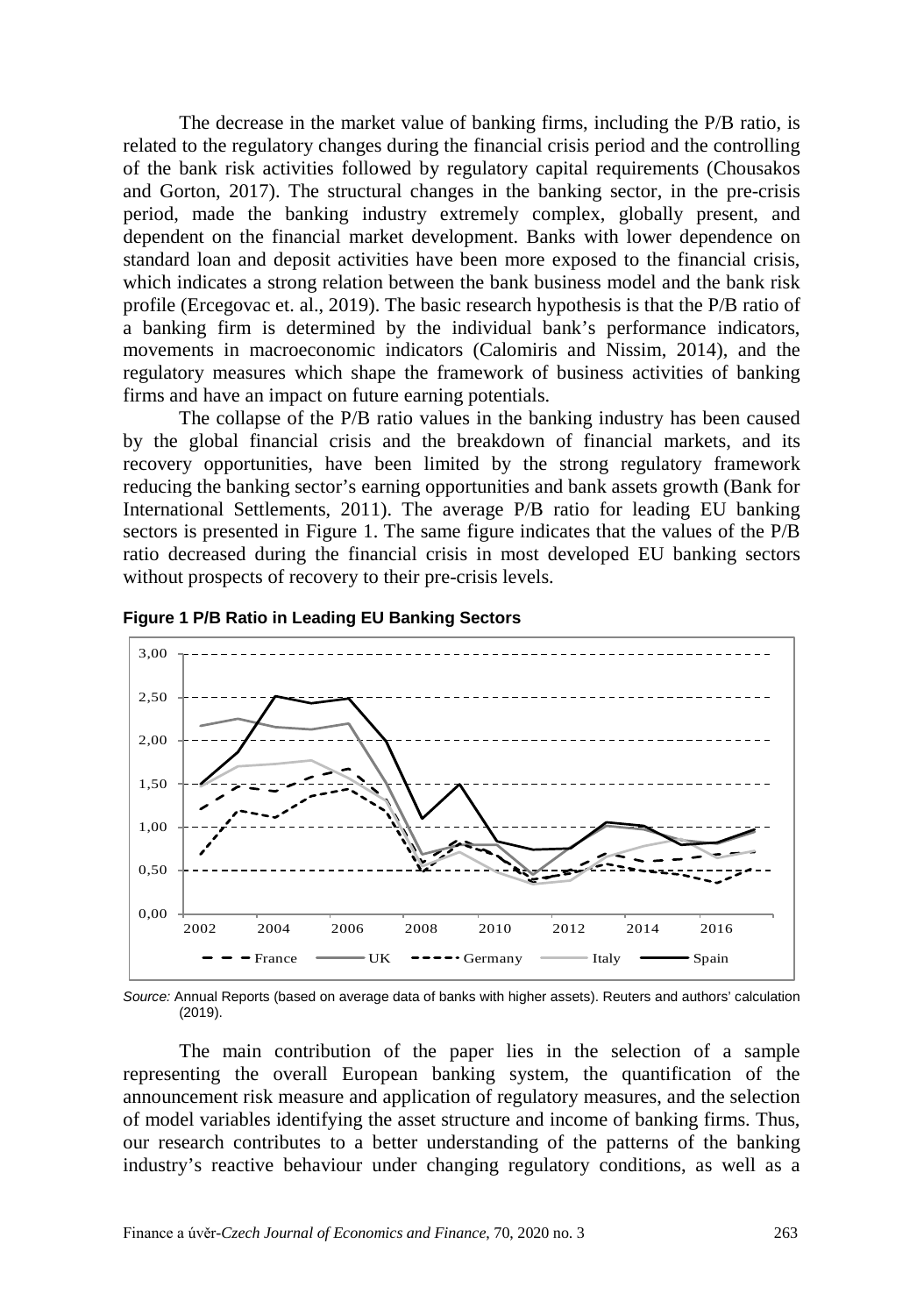better understanding of the same problem by policymakers and regulators themselves. Finally, the results of this research are certainly aimed at public investors, banking managements and regulatory bodies in the context of further regulatory alignment aimed at preserving financial stability as a public good.

The paper consists of six sections. The Introduction and Literature review are followed by Data selection and the empirical framework. The fourth section, Model, presents the rationale behind the choice of the dynamic panel model, whereas the fifth section, presents the research results. The final section gives conclusion remarks, implicates the major determinants of P/B ratio movements during the economy cycle, and emphasizes the necessity of structural change of the banking system within the new regulatory framework.

#### **2. Literature Review**

The relationship between market and book value has been the subject of vast number of theoretical and empirical literature, mostly in the context of capital markets development theories. Ohlson (1995) developed the value relevance theory and presented the model of share prices as a linear function of base accounting variables. Other theories have been based on expected future returns and firm value derived from the difference of book value and future expected earnings (Penman, 1998). Choi and Levich (1991) indicated that a timing difference exists between the performance of a firm and the stock price and that the estimated value is derived from investor's future benefits. Fairfield and Harris (1993) analysed the price to book value anomalies inside the firms in order to recognize their intrinsic value and strong deviation of market evaluation.

The costly external financing theory assumes that higher external financing costs are related to asymmetric information between market participants having a direct impact on the firm's capital structure decision (Baker and Wurgler, 2002). Welch (2004) defined the P/B ratio as one of the major parameters in capital structure definition where higher ratios cause lower external capital costs. Welch (2004) concluded that a firm can exploit a positive market valuation by decreasing the leverage ratio.

The trade-off theory explains that the intention of the firm is to keep an optimal capital structure by exploring the benefits of debt financing due to financial cost minimization. Firms with higher price to book value have higher growth opportunities due to the business' underinvestment position (Hovakimian et.al, 2001). Empirical examples show that P/B ratios are sensitive towards accounting parameters and are different between heterogeneous types of sectors. Barber and Lyon (1997) excluded banking firms, due to the high leverage ratio, from the analysis of the P/B values.

After the financial crisis, the P/B ratio of banking firms has come into focus of financial theoretical and empirical research. Bini and Penman (2013) analysed the P/B ratio between sectors in different regions and indicated the low value of P/B ratio of European banks. Bogdanova et. al. (2018) found that after the latest financial crisis and the implementation of new capital and liquidity regulatory requirements (BCBS, 2017), the P/B ratio of European banks remained low in comparison to the pre-crisis period. Ferretti et. al. (2018) regressed the European banks P/B ratio over the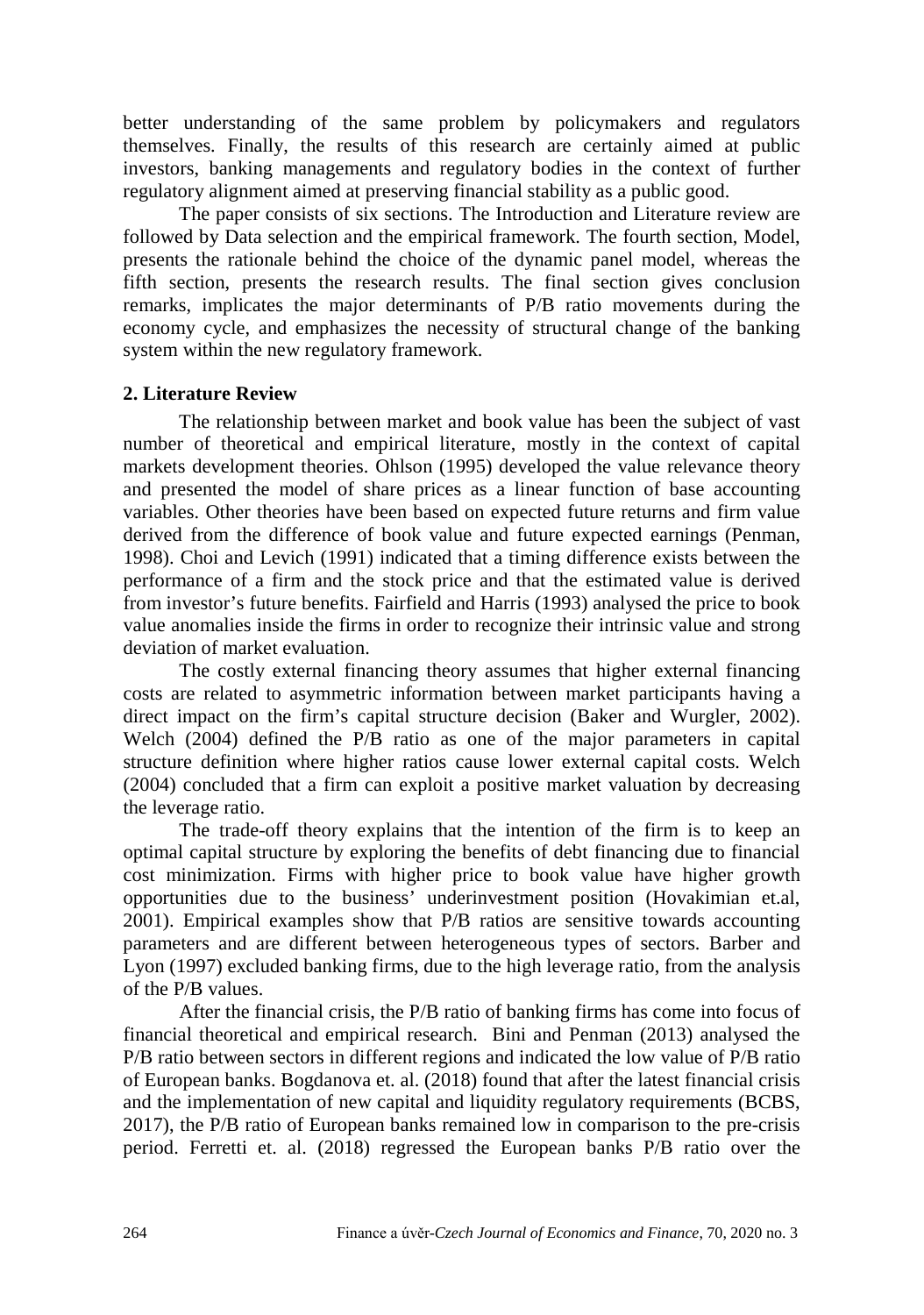performance measures and risk indicators. The fact is that European banks hold to comply with the new regulatory framework (Ercegovac, 2016), with a negative impact on business performance (Behn et. al., 2016) keeping the market value underestimated in comparison to the accounting value.

#### **3. Data Selection and Empirical Framework**

In this section, we examine the impact of the new regulatory capital requirements on the determinants of the P/B ratios in the banking industry on the EU financial market. The analysis is performed for 23 banking groups operating with end of year data in the period from 2002 to 2017, selected by asset size.

#### **3.1 Research Sample**

The sample in this research was formed pursuant to the data obtained from the Reuters database, with reference to the bank balance sheet data for each selected group as well as business indicators, forming a strongly balanced panel data set. The total share of observed bank groups in the total assets of credit institutions of the European Monetary Union (EMU) was approximately 68.0 percent at the end of  $2017<sup>2</sup>$  $2017<sup>2</sup>$ . The total assets of the observed banks amounted to EUR 19,812,148 million, while the total assets of the EMU credit institutions amounted to EUR 29,209,456 million as of December 31, 2017.

In addition to the size of the assets and the significance a particular group has according to experiential knowledge, the public listing or the criterion of listed shares of an individual group of banks in the European Union capital markets was an additional basic criterion for the selection of a particular group in the observation sample. For additional verification of this criterion, the Orbis database (Bankscope) was used. According to the criterion of public quotation, the large regional development banks, that essentially do not operate according to market criteria, were omitted from the sample, although they are subject to the same banking regulation in question.

Thereby, a maximum relevance, unbiasedness and objectivity was secured during the statistical analysis, presentation of results, and finally in the making of the relevant judgments based on previous empirical processing. Data and associated indicators were collected from the consolidated annual reports of observed banking groups, published under International Financial Reporting Standards (IFRS)<sup>[3](#page-3-1)</sup>. To make the subject research model less complex and to avoid analysing the effects of mergers and acquisitions on the dependent variable, the issues regarding mergers and acquisitions that are contained in the same consolidated reports for the period 2002 - 2017 were not considered relevant in this research problem. In conclusion, the selected banking firms are unquestionably taking the position of market makers on the single EU banking market. Although global banking groups generate revenue outside the EU as well, their dominant business activities take place in the EU economic area.

<span id="page-3-1"></span><span id="page-3-0"></span> $2^2$  A selected sample of banks is shown in the Appendix, Table A1.<br> $3$  Consolidated financial statements contain business information about all members of individual banking groups and thus avoid any possible error in estimating the size and share of individual observed banking firm parameter.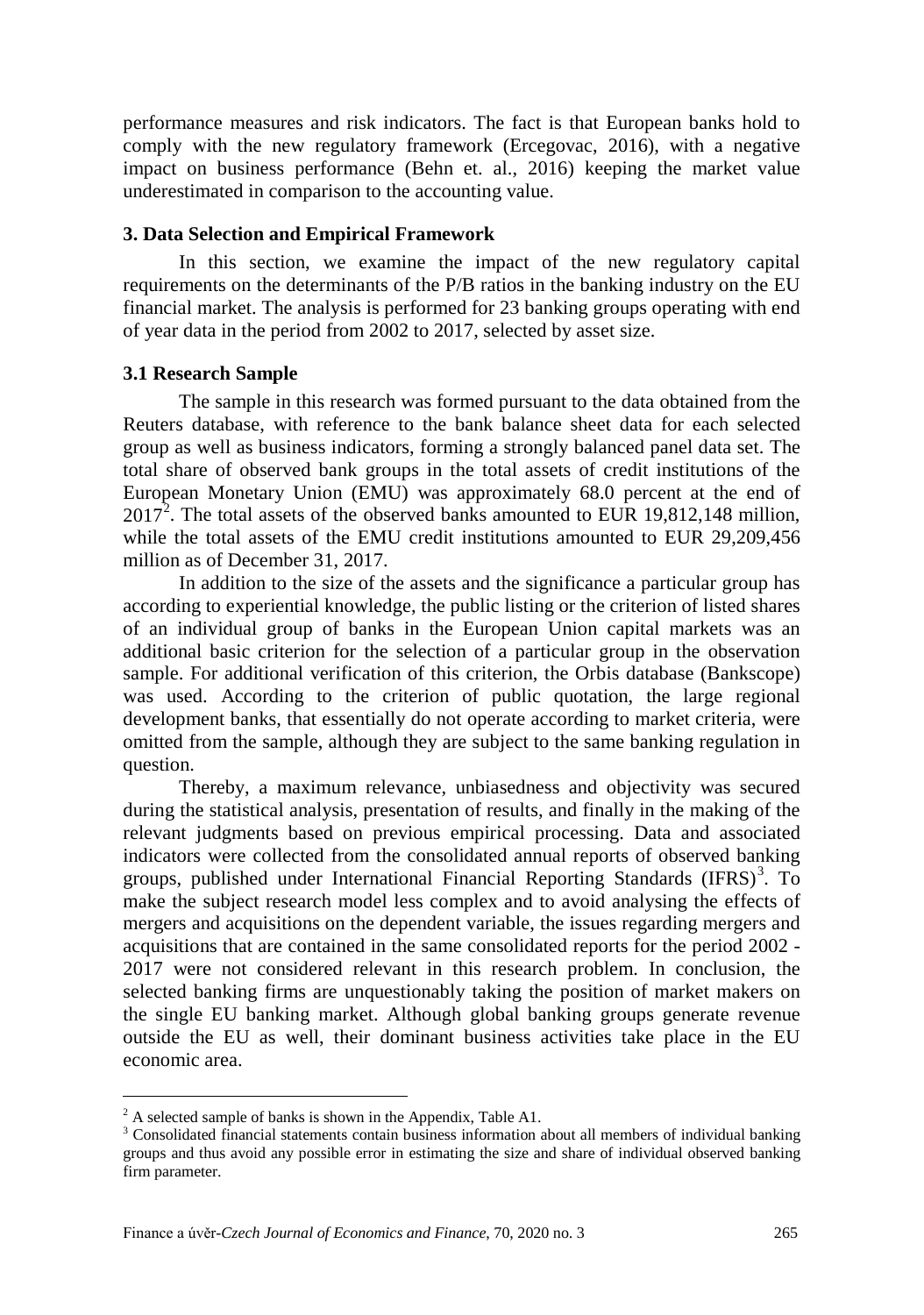## **3.2 Description of Model Variables**

Following on the research by Klinac and Ercegovac (2018), who used the same methodology, where the authors problematized the level of lending activity of the banking industry, as well as that on the EU banking system reactive action through announcement of the prudential regulatory framework (Klinac, 2019), the dependent variable of this survey is the P/B ratio. The P/B ratio is in direct relation with the market trends of banking shares and determines the financial market sentiment toward the intrinsic value of the banking industry as a whole. The description of all variables and the expected impact of independent variables are given in the Table 1. All model variables are used as the first differentiation except the inflation rate (CPI) variable, which is used as the percentage growth rate.

| Label        | Definition of the variable                                                                        | <b>Expected</b><br>impact |
|--------------|---------------------------------------------------------------------------------------------------|---------------------------|
| P/B          | The P/B ratio measures the market's valuation of a firm relative to its<br>book value.            | Dependent<br>variable     |
| IntINC/OpINC | Indicator of the profitability of the selected business model of a<br>particular banking firm.    |                           |
| FeeINC/TA    | Indicator of banks' activities that does not include lending and other<br>forms of core business. | $+$                       |
| <b>NpA</b>   | Level of the credit risk of an individual bank and the quality of the loan<br>portfolio.          |                           |
| GDc/GDPc     | Indicator of regulatory risk-free debt financial instruments in the<br>banks' asset portfolio.    |                           |
| <b>DLA</b>   | Period of regulatory announcement                                                                 | $+$                       |
| <b>DLE</b>   | Period of regulatory enforcement                                                                  | $+$                       |
| <b>UNPL</b>  | Unemployment rate in the EU-28 (in %)                                                             | $+/-$                     |
| CPI          | Consumer price index in the EU-28 (in %)                                                          | $+/-$                     |

## **Table 1 Description of Variables**

*Source*: Author's calculation (2019).

The independent variables are directly or indirectly related to the profitability of the banking firm and its ability to meet regulatory capital requirements, and the following have been selected:

- *IntINC/OpINC* analytical ratio that gives us the information on the share of interest income in the banking firm's operating income (*Interest Income/Operating Income*). This dynamically observed indicator reflects the propensity of an individual bank towards credit risk and reflects the chosen business operation model,
- *FeeINC/TA* (*Net Fee and Commissions Revenue/Total Assets*) analytical ratio that represents an individual banking firm's non-interest income and is, at the same time, a very important indicator of bank's activities that do not include lending and other forms of core business (e.g. transaction banking, market mediation services, asset and wealth management and other forms of financial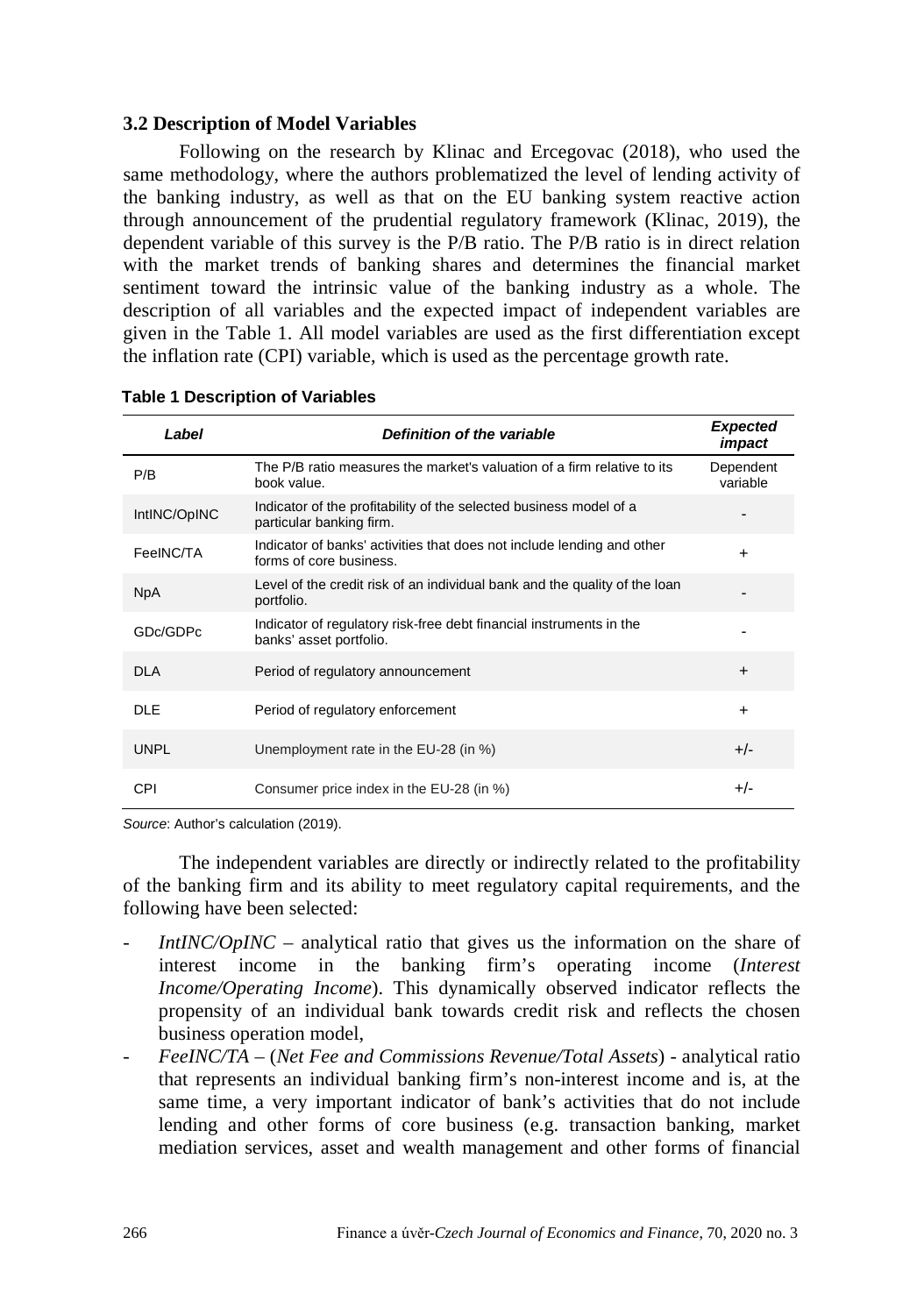services). The same activities do not include banking business core credit risk contained in interest rate margins affecting the entire profitability of banks.

- *NpA* (*Non-performing Assets*) a ratio that gives us the information about the level of the credit risk of an individual bank and the quality of the loan portfolio. The dynamically observed indicator indirectly provides information about the individual bank's orientation toward crediting small and medium sized firms (SMEs) as well as more risky projects (European Banking Authority, 2016).
- *GDc/GDPc -* ratio that gives us the information about the country's government debt in relation to its gross domestic product (*Government Debt/Gross Domestic Product*). Indirectly it represents the financial assets in bank's portfolio that is regulatory neutral or at a very low risk of loss materialization (i.e. *risk-free assets*). Regulatory adjustments encourage the bank management structure to invest in government debt securities having a lower or minimum risk weight by raising the capacity of a banking firm to meet the required capital requirements. On the other hand, the reduced margin on increased portfolio, consisting of riskfree assets combined with credit activity exclusively to the lower-risk corporate sector, leads to a net reduction in the interest margin and less sentiment of the investment public towards the profitability of the banking industry. Finally, the orientation to lower risk clients has reduced the nonperforming loans ratio in European banks (European Commission, 2019).

Moreover, for the purpose of the empirical analysis of the research subject, it has been necessary to define the period of announcement and enforcement of prudential regulations of capital requirements on the basis of which the banks' behaviour and alignment would be observed. Namely, one of the basic assumptions of this research is that any regulatory modelling with the aim of securing financial stability produces direct causal effects on the asset structure and profitability of the banking firm.

The basic breakdown of the variables has been made for 2010 (announcement of the Basel III Standards), 2013 (implementation of the Basel III Standards), 2015 (implementation of the Liquidity Cover Ratio - LCR) as well as for 2016 and 2017 (implementation of the Capital Conservation Buffers), which altogether represent the years of enforcement. In this way, two other variables of the empirical research have been formed:

- *DLA - Announcement of regulatory measures.* The announcement period of regulatory measures - i.e. when the value of the variable is 1 - starts in 2010 and lasts until the end of the observed period. For all other years the value of this variable is 0, and
- *DLE Enforcement of regulatory measures*. The period of enforcement of the regulatory measures (value of the variable is 1) begins in 2013 and lasts until the end of the observed period. For all other years the value of this variable is  $0<sup>4</sup>$  $0<sup>4</sup>$  $0<sup>4</sup>$ .

The control variables and main indicators of the macroeconomic environment of the observed banking market makers included the unemployment rate in the EU-28 countries (*UNPL*) and the inflation rate (*CPI*) in the EU-28 area<sup>[5](#page-5-1)</sup>.

<span id="page-5-1"></span><span id="page-5-0"></span> <sup>4</sup> Research sample data analysis was performed using the STATA 14.2. statistical package.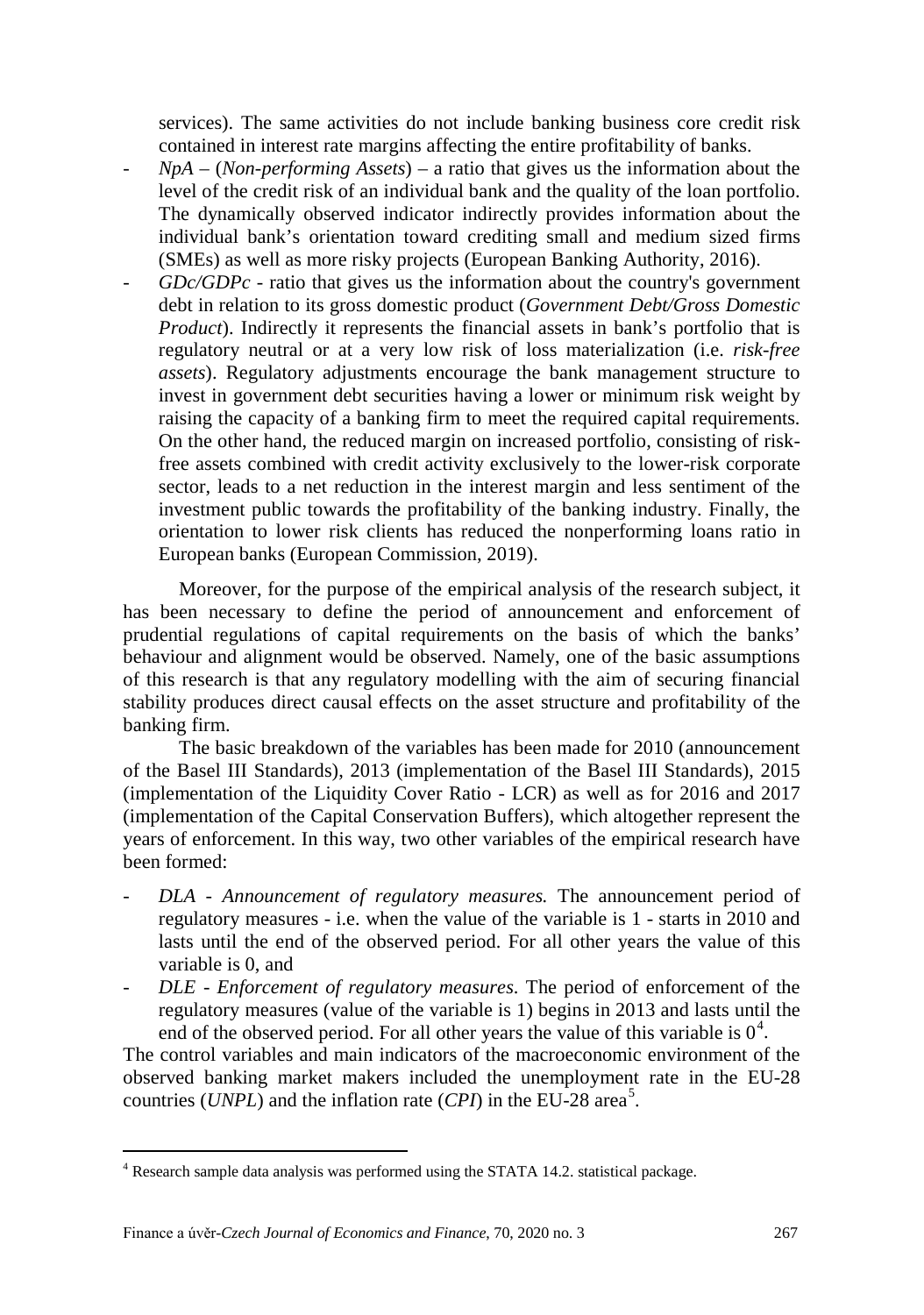Although the econometric analysis is constantly improving and becoming more accurate, the empirical research has shown that the data being analysed posses simultaneous temporal and spatial components. The data containing temporal and spatial components of some variables are called panel data. Panel data are repeated observations on the same cross-section, typically of individuals or firms in microeconomics applications, observed for several time periods (Cameron and Trivedi, 2005). Verbeek (2004) points out that the main advantage of the panel data in comparison to time series or cross-sectional assemblies is that they allow the identification of certain parameters or questions without the need to limit the assumptions. Panel data allows for the analysis of changes at individual level, i.e. the main advantages of panel analysis is the ability to model individual dynamics. The panel analysis also highlights the heterogeneity control at individual level, and the difference between observed units is assumed. Models that do not have this feature can have negative implications in the context of bias estimation (Wooldridge, 2002). Panel data analysis extracts maximum information from a limited number of observations over a given period and maximizes the number of degrees of freedom. Finally, the higher efficiency of model parameters is assured with less restrictive assumptions.

#### **4. Model**

The determinants of the P/B ratio have been analysed by a panel regression model. Considering that the observed variables within this empirical research are of a dynamic nature, the static panel models, due to the absence of autocorrelation, i.e. the dependence of the present value of a variable on its previous value, are not appropriate for estimating the research variables. Therefore, for the purposes of this study, a panel analysis was performed using a dynamic panel with a GMM estimator with one or two steps (the Arellano-Bond dynamic panel-data estimation GMM-type; one-step/two-step). The basic model for the selected variables can be written as follows:

$$
y_{i,t} = \mu + \gamma \cdot y_{i,t-1} + \beta_1 \cdot x_{i,t} + \beta_2 \cdot x_{i,t} + \dots + \beta_k \cdot x_{i,tk} + \alpha_i + \varepsilon_{i,t},
$$
  
\n
$$
i = 1, \dots N, t = 1, \dots T.
$$
\n(1)

where *i* is the unit, *t* the time,  $\mu$  the constant,  $\gamma$  the parameters besides the dependent variables with a lag,  $\beta_1$ ,  $\beta_2$ ,...,  $\beta_k$  the parameters of exogenous variables, *xi,t* the independent variables, *αi* a specific error for a *i-th* bank, and *εi,t* the error of relation of the *i-th* bank.

The number of observation units (bank groups) exceeds the number of observation periods that meet the requirement for the Arellano-Bond estimator. Due to the presence of the standard error bias for the GMM estimator in two steps, an additional panel model analysis lead to the choice of a dynamic panel with a GMM estimator in one step.

 $<sup>5</sup>$  The observed indicators have been downloaded from the common statistical database EUROSTAT</sup> (http://ec.europa.eu/eurostat/data/database).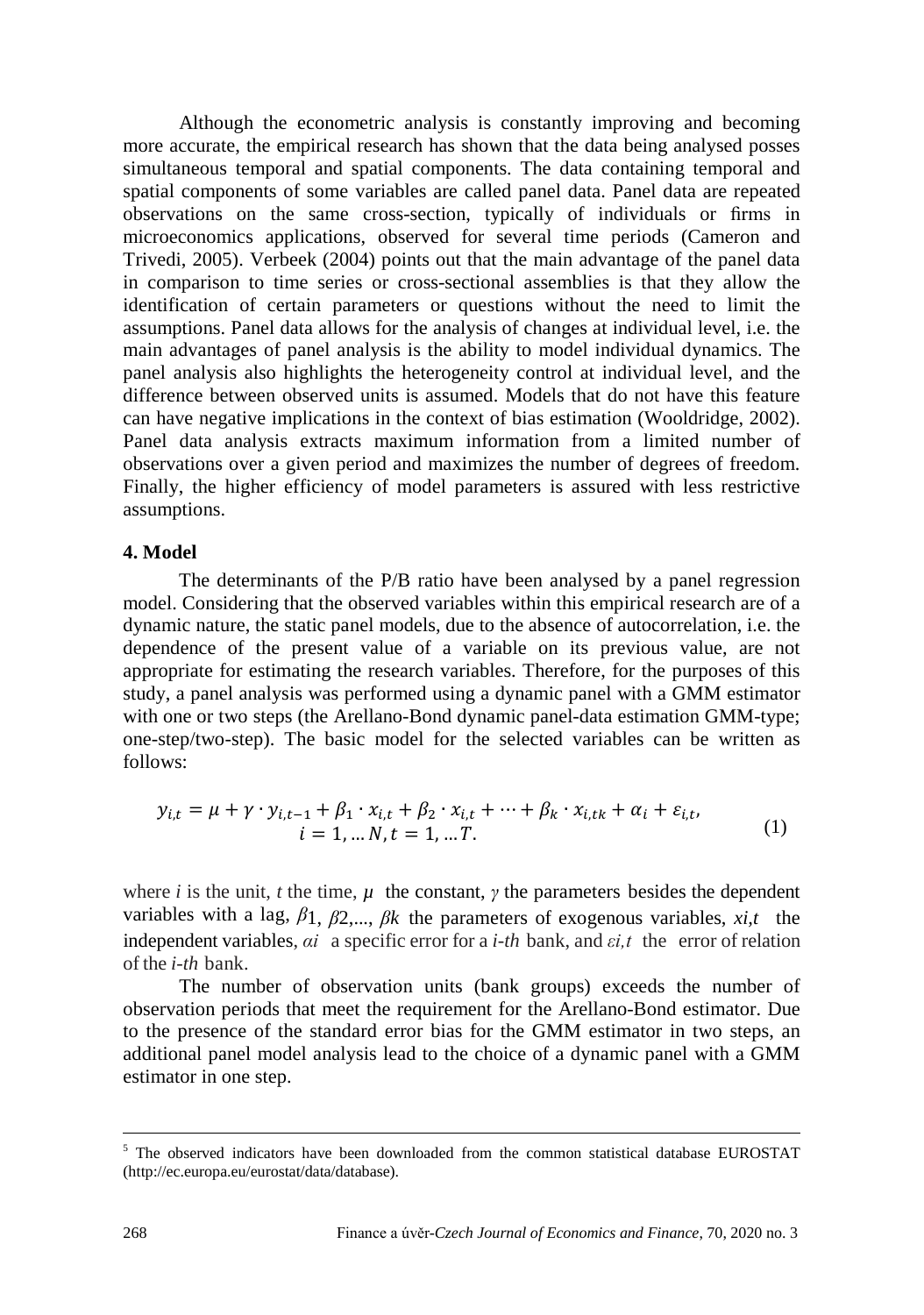The analysis also found that the number of instruments does not exceed the number of cross-sections, and therefore, the properties of the GMM estimator system are not compromised. To keep the number of instruments under control, a one-step dependent variable is used as an instrument.

Finally, the Arellano-Bond's one-step estimator with the use of robust standard errors has been used to test the research hypothesis. By using the robust standard errors, in a model for which the Sargan test cannot be used, the validity of the models is estimated on the basis of the autocorrelation test of the first differences of the second-order residuals. In order to verify the hypothesis, the basic model had to be expanded by introducing the dummy variable of the announcement and enforcement of regulatory measures.

#### **5. Results**

The general features of the observed research sample variables were determined by descriptive statistics, as shown in Table 2.

However, the dynamic analysis of the dependent variable (the P/B ratio) was formed based on the calculation of the average value for all banking groups for each of the observed years (Appendix, Table A2). Although the number of observations is not the same at the level of the entire sample, which can slightly reduce the credibility of the approximation through the calculation of the average annual value, we still have enough data to obtain a simpler insight into the very dynamics of the observed portfolio of banks, as well as the movement of the average P/B ratio value in the unit of time.

| Variable                         | <b>Obs</b> | <b>Mean</b> | Std. Dev. | Min         | Max  |  |  |  |
|----------------------------------|------------|-------------|-----------|-------------|------|--|--|--|
| <b>Banks business indicators</b> |            |             |           |             |      |  |  |  |
| P/B                              | 341        | 1.19        | 0.61      | 0.17        | 3.38 |  |  |  |
| IntINC/OpINC                     | 353        | 0.032       | 0.018     | 0.01        | 0.17 |  |  |  |
| FeeINC/TA                        | 353        | 0.008       | 0.004     | 0           | 0.02 |  |  |  |
| <b>NpA</b>                       | 353        | 0.019       | 0.020     | $\mathbf 0$ | 0.01 |  |  |  |
| GDc/GDPc                         | 349        | 71.05       | 25.72     | 26          | 133  |  |  |  |
| <b>Macroeconomic environment</b> |            |             |           |             |      |  |  |  |
| <b>UNPL</b>                      | 367        | 9.03        | 1.07      | 7           | 10.9 |  |  |  |
| CPI                              | 368        | 1.91        | 0.98      | 0.1         | 3.7  |  |  |  |

#### **Table 2 Descriptive Statistics of Sample Variables**

*Source*: Author's calculation (2019).

Upon the expiry of the expansive movements of bank assets growth, a drastic fall in the P/B ratio of the observed banking groups occurred (Figure 2). A very stable P/B ratio growth, starting with 2002, recorded its first negative correction in 2007, and, at the end of 2008, fell sharply to only 0.7. The ratio approximately increased for 0.3 to 1.0 in 2009 but did not obviously encounter a real base in quality business performance of the banking industry as a whole. Further movement of the P/B ratio was marked by stagnation, with an obvious negative tendency. Starting from the very unstable or respectively cyclical trend of bank assets, particularly loan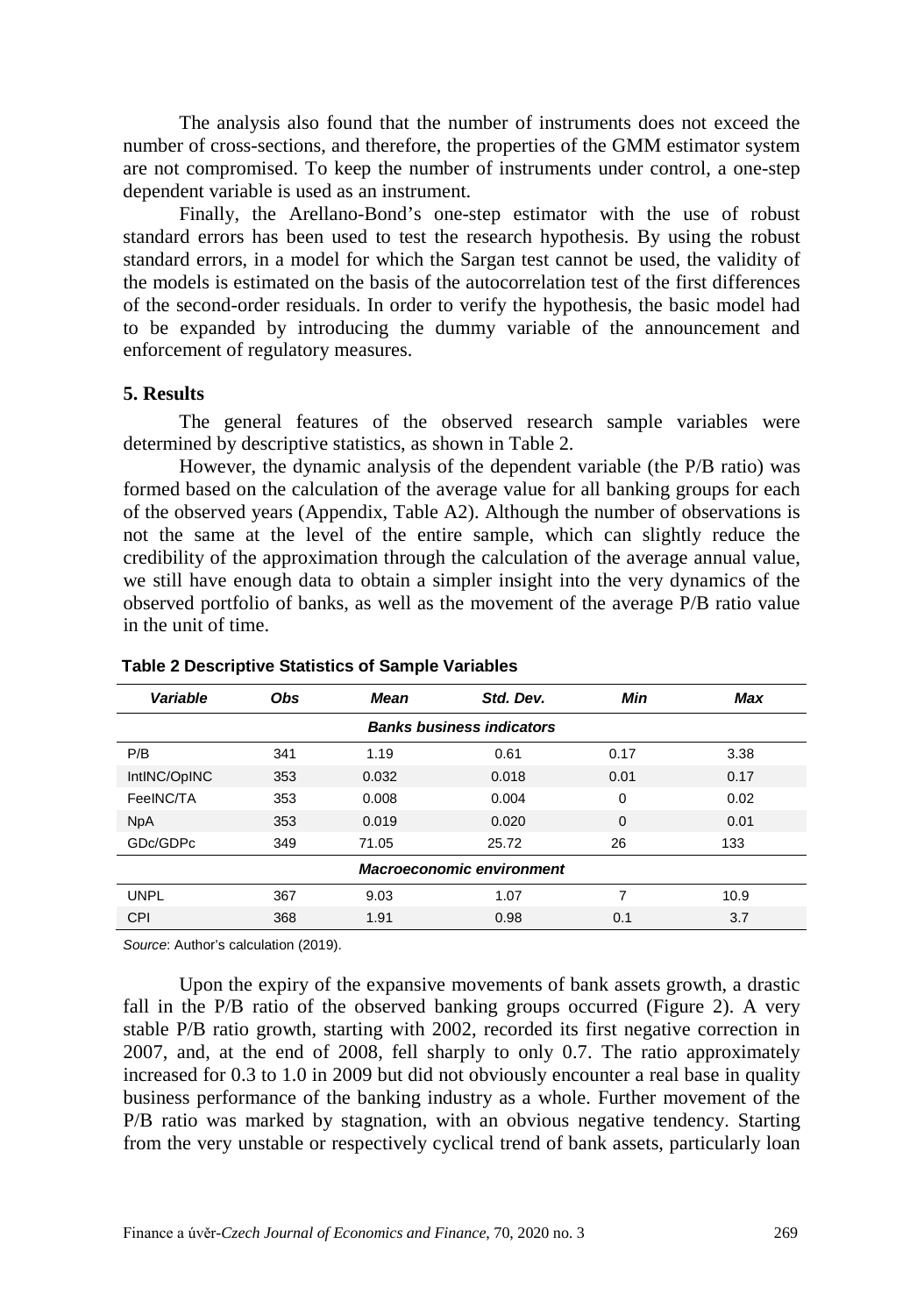portfolio assets with a negative tendency after 2008, it can certainly be expected that the P/B ratio will remain yet below pre-achieved levels.

In addition to the basic analysis of the P/B ratio dependent variable dynamics, it has been necessary to determine whether there are differences in the arithmetic means of the selected banking group variables before and after the announcement of regulatory changes, specifically before and after the application of the same measures. The analysis performed using a two-way t-test of the P/B ratio, indicated expected statistical significance of differences before and after the announcement of regulatory measures, and before and after the enforcement of measures (Appendix, Table A3). Moreover, further analysis also confirmed the significance of almost all selected independent variables, which is in line with the basic assumptions of the research, i.e. the expected influence of regulation on the chosen banking industry specific variables. Variable *FeeINC/TA* recorded no significant changes only after the enforcement of the measure.

**Figure 2 The Dynamics of the Average Value of Bank Total Assets, Loans, Deposits and Price to Book Ratio of Banks**



*Notes*: *Avrg\_TA* – total average assets (left scale); *Avrg\_TL* – total average loan (left scale); *Avrg\_Dc* – total average customer deposits (left scale); *Avrg\_PB* – total average price to book ratio (right scale); *DLA/DLE* – time period of announcement / enforcement of regulatory requirements.

*Source*: Annual Reports (based on average data of banks with higher assets). Reuters and authors' calculation (2019).

Moreover, before the formation of the final model and interpretation of given results, it was necessary to check the correlation between the selected variables. According to present knowledge, an appropriate test for the detection of multicollinearity in panel models does not exist and the empirical studies use coefficients between pairs of potential independent variables to discover the multicollinearity-related issues. The correlation matrix is shown in the Table 3.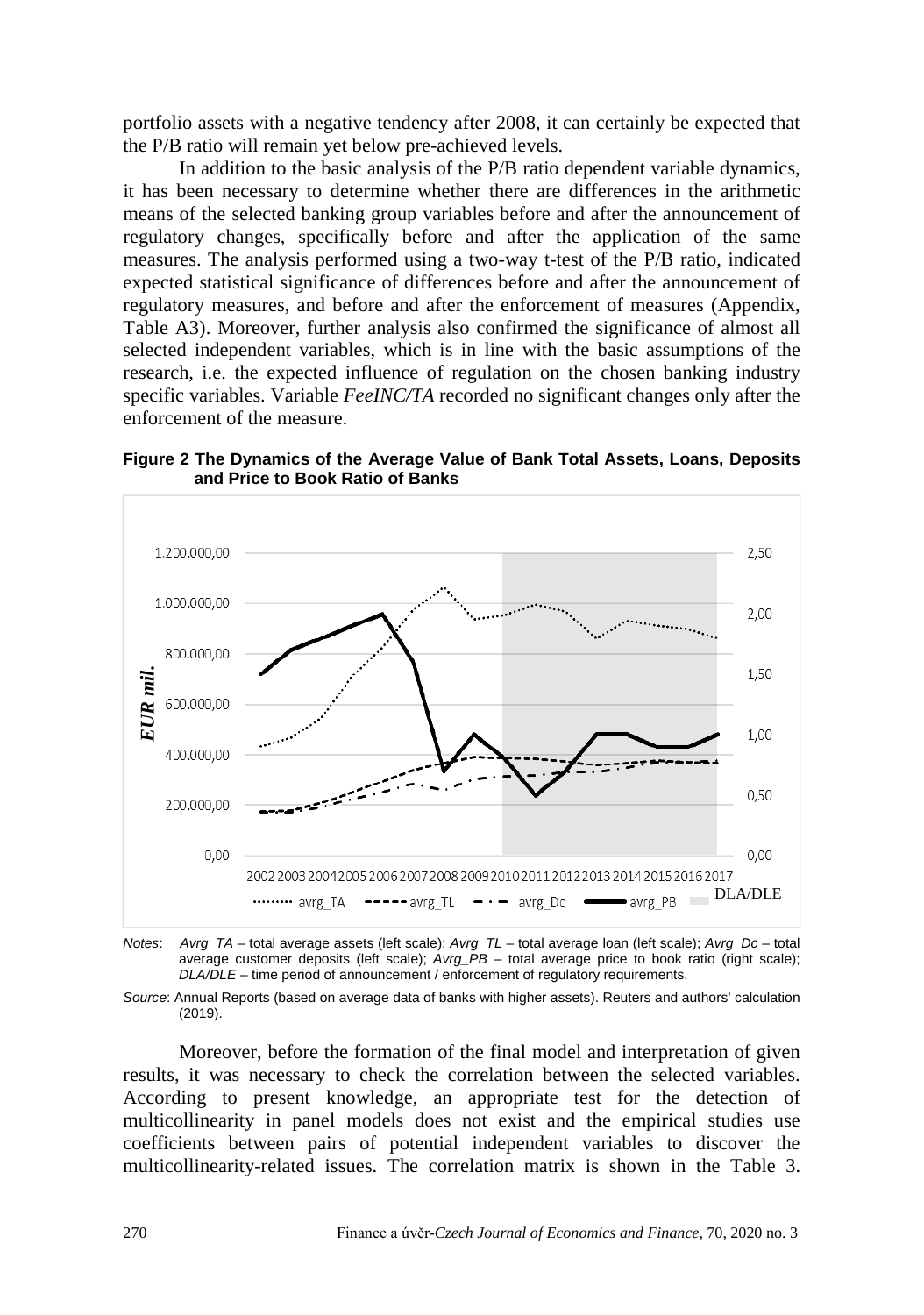Based on the correlation matrix results, it can be concluded that there are no pairs of variables which could cause multicollinearity with simultaneous inclusion in the model since there is no coefficient exceeding the 0.5 value.

|              | P/B      | IntINC/OpINC | <b>FeeINC/TA</b> | <b>NpA</b> | <b>GDc/GDPc</b> |
|--------------|----------|--------------|------------------|------------|-----------------|
|              |          |              |                  |            |                 |
| P/B          |          |              |                  |            |                 |
| IntINC/OpINC | $-0.14*$ | 1            |                  |            |                 |
| FeeINC/TA    | $0.29*$  | $0.44*$      | 1                |            |                 |
| <b>NpA</b>   | $-0.01$  | $-0.07$      | 0.04             | 1          |                 |
| GDc/GDPc     | 0.04     | $-0.26*$     | $-0.07$          | $0.29*$    | 1               |

**Table 3 Correlation Matrix: Impact on the Price to Book Ratio**

*Source:* Author's Calculation (2019).

*Notes:* \*denotes significance at 10%; \*\*denotes significance at 5%; \*\*\*denotes significance at 1%.

To test our research model, the basic equation can be written as follows (MODEL1):

$$
\Delta LogP/B_{i,t} = \mu + \gamma \cdot \Delta LogP/B_{i,t-1} + \beta_1 \cdot \Delta LogIntINC/OpINC_{i,t} + \beta_2
$$
  
\n
$$
\cdot \Delta LogFeelNC/TA_{i,t} + \beta_3 \cdot \Delta LogNpA_{i,t} + \beta_4
$$
  
\n
$$
\cdot \Delta GDC/GDPc_{i,t} + \beta_5 \cdot \Delta UNPL_{i,t} + \beta_6 \cdot CPI_{i,t} + \alpha_i + \varepsilon_{i,t},
$$
  
\n
$$
i = 1, \dots N, t = 1, \dots T.
$$
\n(2)

Table 4 presents the results of the research models in the analysis of the main determinants of banking firms' P/B ratios.

All models satisfy the second-order autocorrelation test of the first residual differences AR (2) and, specifically, the test at the significance level of 5% does not reject the null hypothesis regarding no correlation of second order first residual differences, indicating that there is no autocorrelation between the residuals in the model. It can be concluded that the models are well-specified. The coefficients with the dependent variable from the previous period are statistically significant and contribute to the reduction of the dependent variable of the current period, which is in line with the expectations and the basic assumptions.

The results of the basic MODEL1 show a significant negative influence of the interest income to operating income (*IntINC/OpINC*) ratio on the P/B ratio. Furthermore, the research clearly indicates a change in the business model of observed groups of banks through the significance and positive direction of the independent variable fees and non-interest income to total assets (*FeeINC/TA*). In the pre-crisis period, the strong growth of financial market price of bank shares had been driven by market activities of the globally present banks, which is in line with research results of Baele et al. (2007) and Calomiris and Nissim (2014).

Banks with significant trade income and non-interest income from bank client services took over investment sentiments in comparison to the banking firms with a standard income structure with a high ratio of interest income. The net value of client oriented banks was more stable in the period of financial disturbance due to the evaluation principles of credit assets by cost accounting and less exposure in markto-market or mark-to-model impact in the recognition and valuation of financial instruments. Finally, the credit expansion was intermediated through complex links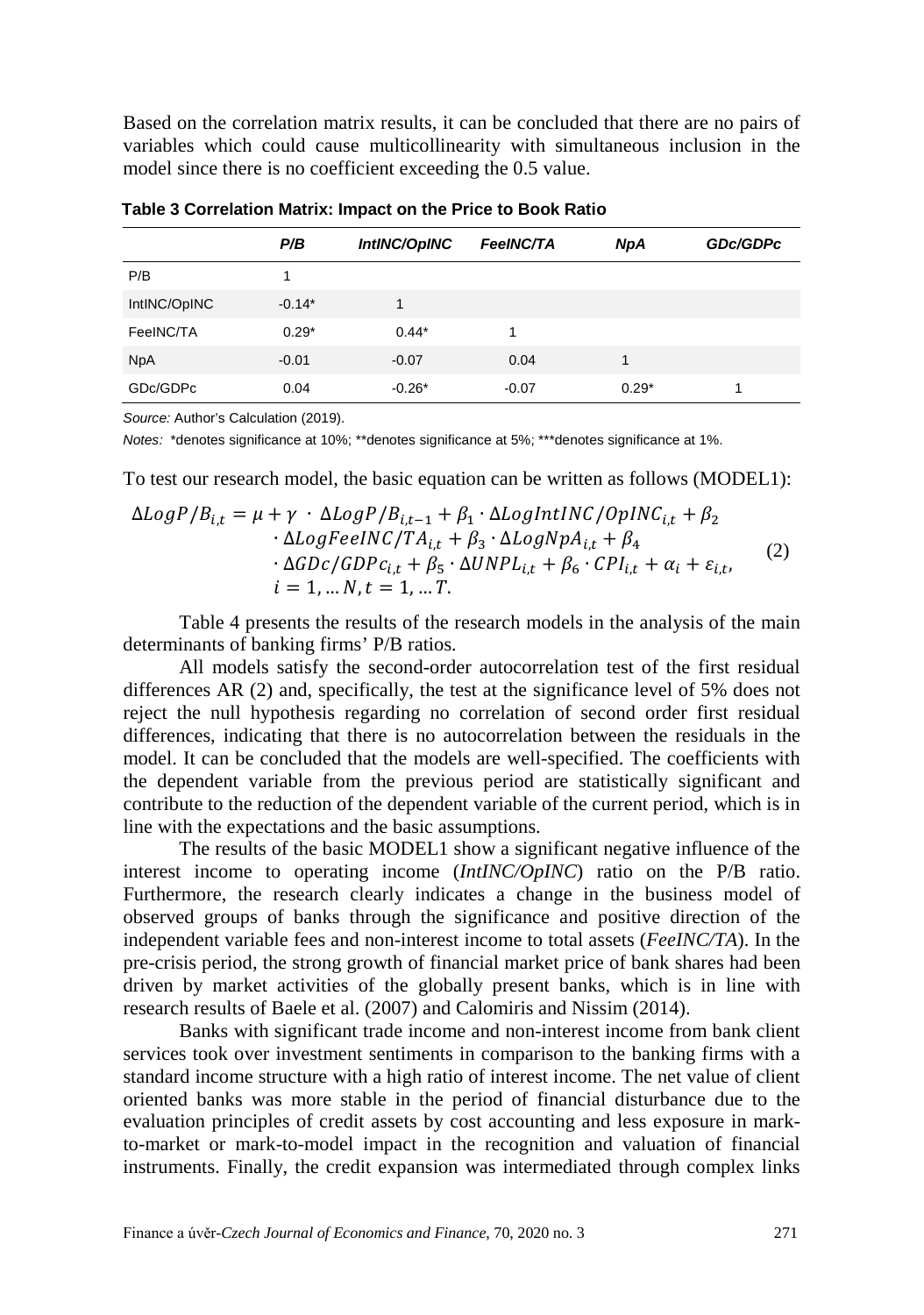between traditional banks and nonbank financial institutions beyond the regulatory perimeter (Chen et. al., 2019).

| Variable                               | <b>MODEL1</b>          | <b>MODEL2</b>                             | <b>MODEL3</b>          |  |  |  |  |  |
|----------------------------------------|------------------------|-------------------------------------------|------------------------|--|--|--|--|--|
| <b>Banks business indicators</b>       |                        |                                           |                        |  |  |  |  |  |
| $\Delta$ LogP/B <sub>i.t-1</sub>       | $-0.174***$<br>(0.036) | $-0.175***$<br>(0.037)                    | $-0.195***$<br>(0.036) |  |  |  |  |  |
| $\Delta$ LogIntINC/OpINC <sub>it</sub> | $-0.206*$<br>(0.119)   | $-0.200*$<br>(0.119)                      | $-0.183$<br>(0.122)    |  |  |  |  |  |
| ∆LogFeelNC/TAit                        | $0.731***$<br>(0.134)  | $0.747***$<br>(0.137)                     | $0.698***$<br>(0.139)  |  |  |  |  |  |
| $\Delta$ LogNpA <sub>it</sub>          | $-0.352***$<br>(0.075) | $-0.333***$<br>(0.067)                    | $-0.354***$<br>(0.076) |  |  |  |  |  |
| $\Delta$ GDc/GDPc <sub>it</sub>        | $-0.006*$<br>(0.003)   | $-0.007*$<br>(0.003)                      | $-0.006*$<br>(0.003)   |  |  |  |  |  |
|                                        |                        | Announcement of regulatory measures       |                        |  |  |  |  |  |
| DLA <sub>it</sub>                      |                        | 0.007                                     |                        |  |  |  |  |  |
| (0.019)                                |                        |                                           |                        |  |  |  |  |  |
|                                        |                        | <b>Enforcement of regulatory measures</b> |                        |  |  |  |  |  |
| $DLE_{it}$                             |                        |                                           | $0.063**$              |  |  |  |  |  |
|                                        |                        |                                           | (0.027)                |  |  |  |  |  |
|                                        |                        | <b>Macroeconomic environment</b>          |                        |  |  |  |  |  |
| AUNPL <sub>it</sub>                    | $0.099***$<br>(0.018)  | $0.096***$<br>(0.018)                     | $0.112***$<br>(0.019)  |  |  |  |  |  |
| $CPI_{it}$                             | $-0.067***$<br>(0.009) | $-0.065***$<br>(0.009)                    | $-0.050***$<br>(0.013) |  |  |  |  |  |
| μ                                      | $0.125***$<br>(0.020)  | $0.117***$<br>(0.022)                     | $0.072**$<br>(0.032)   |  |  |  |  |  |
| Number of observations                 | 266                    | 266                                       | 266                    |  |  |  |  |  |
| Number of groups                       | 22                     | 22                                        | 22                     |  |  |  |  |  |
| $AR(1)$ test<br>0.0002                 |                        | 0.0002                                    | 0.0001                 |  |  |  |  |  |
| $AR(2)$ test                           | 0.2555                 | 0.2414                                    | 0.3389                 |  |  |  |  |  |

| Table 4 Results of the Panel Analysis Influence of the Increase of Regulatory Capital |
|---------------------------------------------------------------------------------------|
| Requirements on the Real Market Value of a Banking Firm                               |

*Source*: Author's Calculation (2019).

*Notes*: ∆ - the first differentiation, \*denotes significance at 10%; \*\*denotes significance at 5%; \*\*\*denotes significance at 1%.

In addition, the independent variable of non-performing assets (*NpA*) also significantly contributed in the reduction of the P/B ratio. Ozili (2019) conducted a comparative study of different banking systems development and nonperforming loans ratio. Bad debt assets traditionally affect bank's solvency and show the efficiency of credit capacity allocation in financing investment and consumption deficits. Banks with high asset growth are usually exposed to high ratio of nonperforming assets together with the related systemic risk that cause economic instability and aggregate shocks. Ferretti et. al. (2018) showed that the selected macroeconomic variables were the important ones in explaining the variance of the P/B ratio of banking firms. The model also indicates a statistical negative influence of government debt ratio in total GDP (*GDc/GDPc*) on the bank's outcome performance.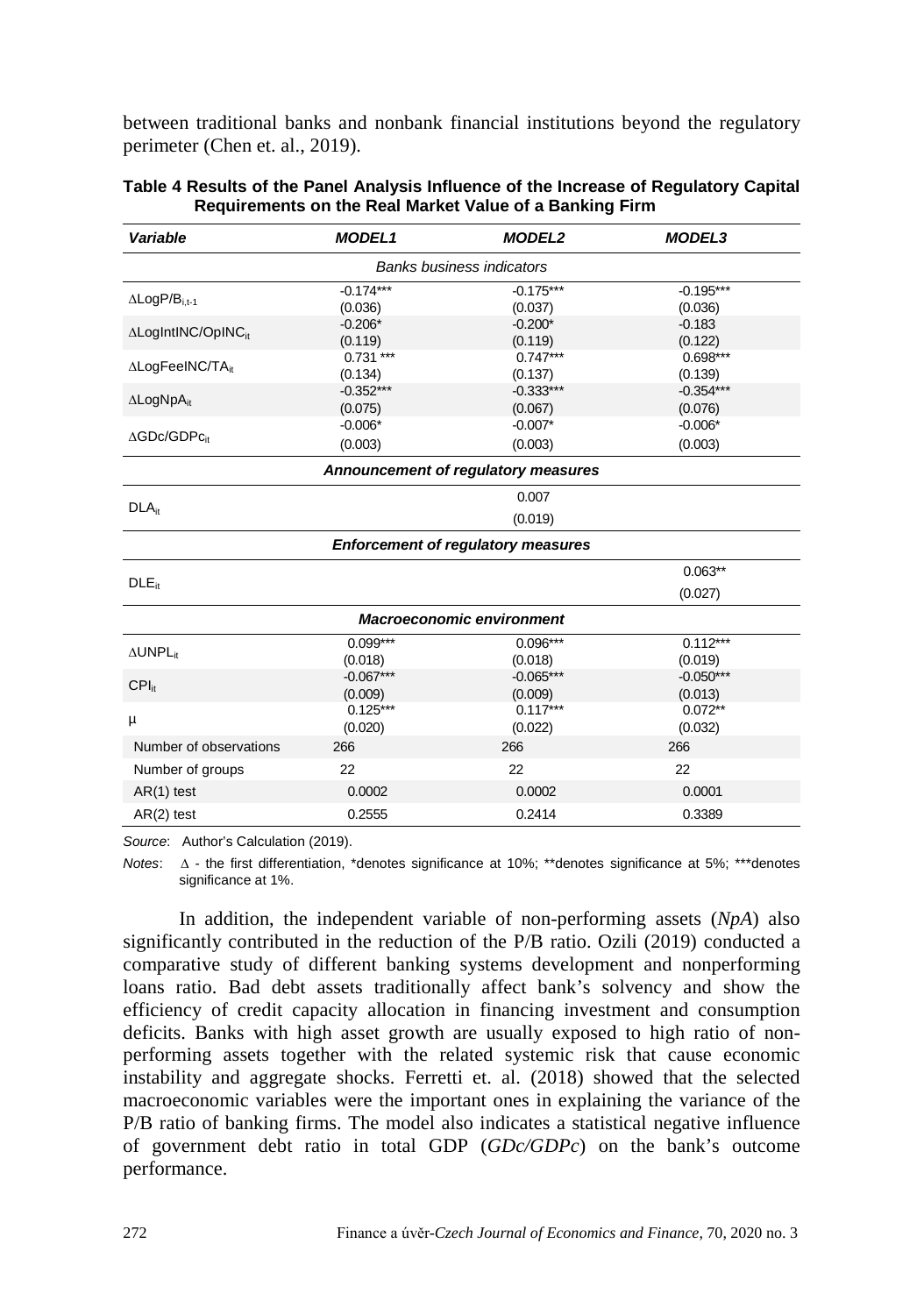Strong deleverage on the financial markets and an increase in government securities in order to meet the regulatory request within the context of higher regulatory capital ratio caused bank's exposure to sovereign risk. Government debt crisis, connected with fragile economies of most European countries, caused distrust in bank shares in countries where the debt ratio indicated structural economic problems. In most countries, a high debt ratio came about as a result of banking system bailout, euro zone stability measures, and other non-conventional monetary policy measures. Investors in bank shares in countries with a high debt ratio have negative expectations due to the transfer of the sovereign risk to the banks' balance sheets and its strong effect on banks' solvency. The final result is in fall of share prices and the P/B ratio.

The results are in line with the findings of Calomiris and Nissim (2014) research on the effects of macroeconomic variables on the market value of banking firms. The control variables of the macroeconomic environment, the unemployment rate and the inflation rate, show statistical significance for all observed models but of the opposite direction and with low economic significance in the context of the research problem.

In the next steps, the basic model was expanded by introducing the regulatory announcement (*DLA*) variable, and the regulatory measure enforcement (*DLE*) variable. Most studies (Chousakos and Gorton, 2017) confirmed that the market value of a banking firm is related to regulatory interventions.

An extended model can be written using equation 3 (MODEL2):

$$
\Delta LogP/B_{i,t} = \mu + \gamma \cdot \Delta LogP/B_{i,t-1} + \beta_1 \cdot \Delta LogIntINC/OpINC_{i,t} + \beta_2
$$
  
\n
$$
\cdot \Delta LogFeelNC/TA_{i,t} + \beta_3 \cdot \Delta LogNpA_{i,t} + \beta_4
$$
  
\n
$$
\cdot \Delta GDC/GDPc_{i,t} + \beta_5 \cdot DLA_{i,t} + \beta_6 \cdot \Delta UNPL_{i,t} + \beta_7
$$
  
\n
$$
\cdot CPI_{i,t} + \alpha_i + \varepsilon_{i,t}, \qquad i = 1, ..., N, t = 1, ...T.
$$
\n(3)

Coefficients of banks' business indicators, presented by operating activities, have the same sign and are statistically significant as in the previous models, as well as the independent variables of non-performing assets and government debt. When introducing the regulatory announcement (*DLA*) variable into MODEL2, the results show lack of significant influence. Although the announcement of regulatory measures has no contribution in the increase in the P/B ratio, it can be concluded, based on the results in Table A3, that there is a statistically significant negative difference between the P/B ratio before and after the announcement. This was linked to the sovereign debt crisis period, the maintenance of the euro zone stability, dysfunctional interbank market, distrust in the quality of global bank assets and their solvency, and the spill over of the crisis from the financial sector to the real economy. The reaction of the European Union monetary authorities has been swift and decisive. The European Central Bank modified the standard operational framework and the governments of the euro area countries supported monetary measures in preventing a collapse. The final effect was seen in the stabilization of the financial system and introduction of the new regulatory framework (Ercegovac, 2016).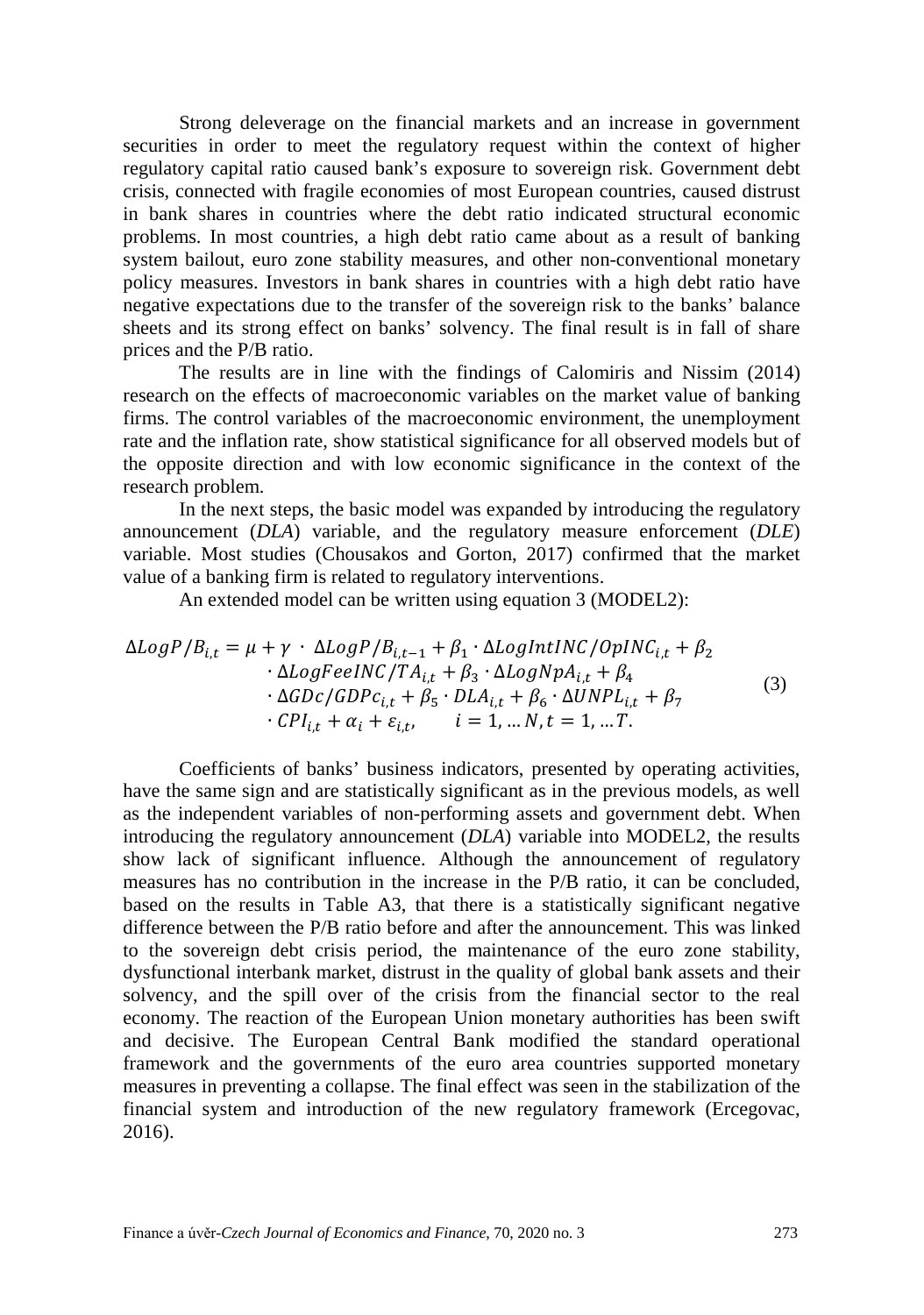The extended model by introducing the variable of regulatory enforcement (*DLE*) can be written as follows (MODEL3), in the equation 4:

$$
\Delta LogP/B_{i,t} = \mu + \gamma \cdot \Delta LogP/B_{i,t-1} + \beta_1 \cdot \Delta LogIntINC/OpINC_{i,t} + \beta_2
$$
  
\n
$$
\cdot \Delta LogFeC/TA_{i,t} + \beta_3 \cdot \Delta LogNpA_{i,t} + \beta_4
$$
  
\n
$$
\cdot \Delta GDC/GDPc_{i,t} + \beta_5 \cdot DLE_{i,t} + \beta_6 \cdot \Delta UNPL_{i,t} + \beta_7 \cdot CPI_{i,t}
$$
  
\n
$$
+ \alpha_i + \varepsilon_{i,t}, \qquad i = 1, \dots N, t = 1, \dots T.
$$
\n(4)

Coefficients of the banks' business indicators are of the same sign and are statistically significant as in previous models, except for the interest income ratio. The value of the  $\beta_5$  coefficient of the enforcement of regulatory measures (*DLE*) variable, based on which the test was performed is positive and statistically significant. It is evident from the model that the introduction of the enforcement of regulatory measures variable has a positive impact on the P/B ratio. It has been recovering during the last years and the banks have been adapting to the regulatory requirements and have been increasing the self-financing of lending assets, whereas the total bank assets are continuing to be decreased with the final objective of stabilizing the bank system risk (Figure 1). Unfortunately, bank lending activities do not show recovery in post crisis period what can be a consequence of the strong capital requirements and constraints in increasing bank equity.

#### **6. Conclusion**

During the last financial crisis, the values of the P/B ratios in the banking sector drastically fell. The market price of the banking firms within the European banking system has not recovered in the post crisis period despite the historical maximum values reached by stock price indexes. The analytical models in the analysis of the determinants of banking firms' stock price movements indicate some significant findings.

The growth of the P/B ratio in the period preceding the financial crisis is a result of the extreme growth in bank assets and is an indicator of the return on capital employed by exploiting the function of financial intermediary and the possibility of creating financial assets in credit and deposit multiplication (De Haas and Van Lelyveld, 2014). The credit potential above the absorption capacity of the real sector has been deployed to money and capital markets thus enhancing further growth of the financial sector. In the desire for larger profits, the allocation of banks' credit potentials towards the financial sector competed equally with the investments in the real sector, which had a positive impact on growth, but also had a negative impact on the economic system's long-term development and competitiveness. The last financial crisis has confirmed the unsustainability of such a business model.

The lack of functionality within the inter-bank system, the large share of bad loans, the lack of capital in the event of a somewhat meaningful market disturbance and general illiquidity, having a direct pro-cyclical impact on the real economic sector, represent a strong signal to the regulatory authorities on the existing need for restructuring the banking system in order to sustain its long-term sustainability (Kalemli-Ozcan et. al, 2013).When several firms want at the same time to access public markets in response to a reduction in credit supply, the supply of new funds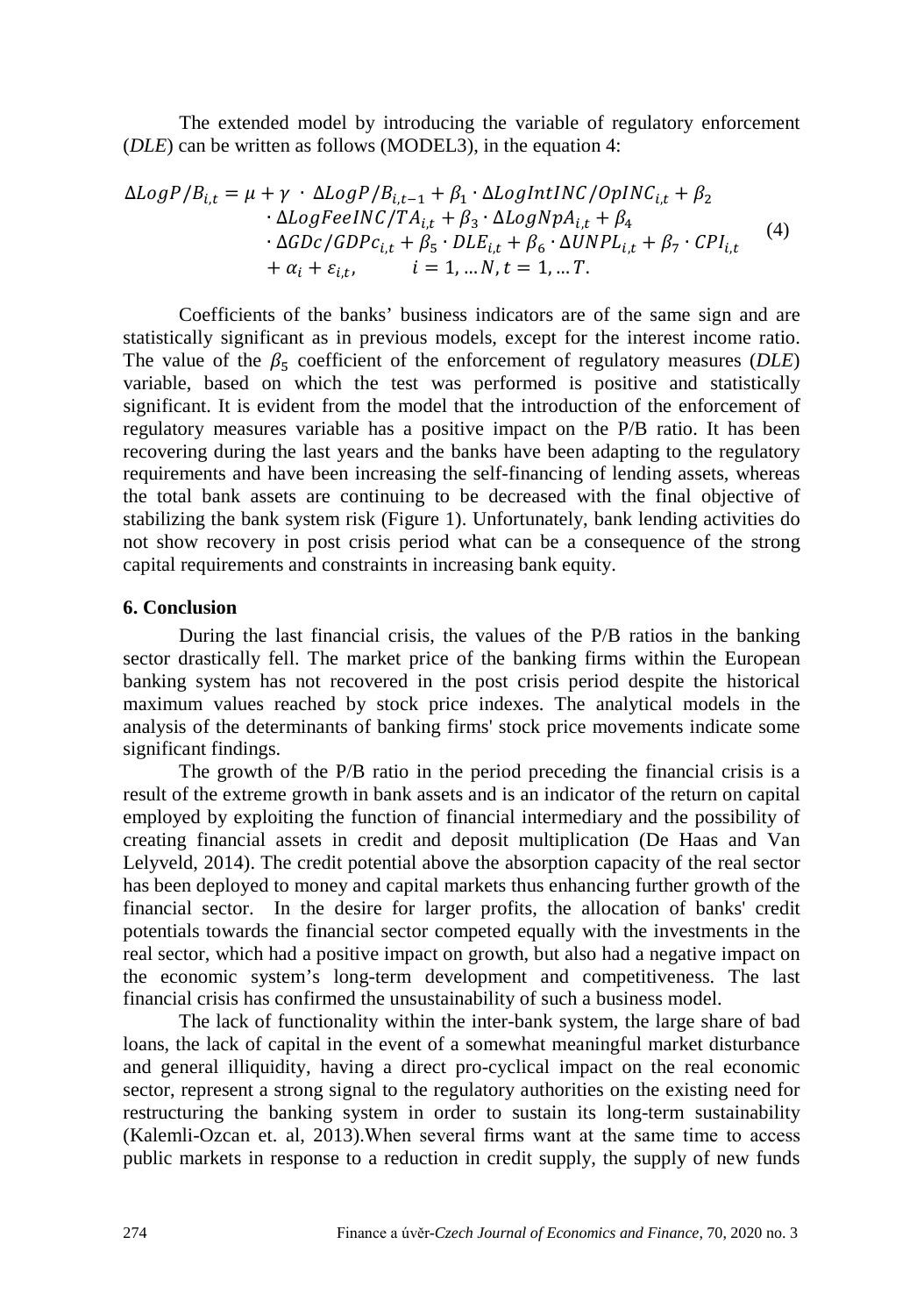will not be able to accommodate this demand, and the cost of raising funds in public markets might significantly increase (Carvalho et. al, 2015). Continued political risks, increases in public debt and sovereign risk as well as other non-economic risks contribute to further distrust of investors towards the banking sector.

Regulatory authorities face the choice in the trade-off of regulatory measures in terms of safety and stability, activity and competitiveness of the banking system. Optimal regulation requires banks to hold more equity when loan supply is high, but also allows banks to hold very little equity when loan supply is low (Schroth, 2019). Revolutionary changes in the capital structure and the capital requirements and the high amounts of low earning liquid assets, are a step forward in restricting further uncontrolled growth of the banking sector (overbanking) and narrowing the possibility of achieving extra profit. According to Chen, Mrkaic and Nabar (2019), economies that moved quickly to assess the health of their banking systems and recapitalize banks appeared to have suffered smaller output losses subsequently.

A lack of investment sentiment in regard to equity holdings in banks, which has kept the P/B ratio at relatively low values for almost a decade after the last financial crisis came about as a result of the ending of a period of significant growth of the banking sector and as a result of the regulatory measures indicating a need for its restructuring into sufficiently capitalized, sufficiently liquid and cost-effective institutions. The low P/B ratio is also a constraint in the development of the banking firm because of low investment sentiment toward bank equity. In addition to this, the dilution of bank capital risk in case of a new shares issue at low P/B values also discourages current owners in external equity increase. The final consequence of low levels of the banking firms' P/B ratio is the limitation of bank assets growth and lending activities in financing production and consumption deficits. Active measures of the monetary credit policy aimed towards stabilizing the banking system have contributed to maintaining its liquidity and crediting activities within the structural adjustments to the new operating and regulatory environment.

The return to the values of the P/B indicators of the pre-crisis period shall not be expected in the near future due to the fall in the growth rate and the increased competitiveness of non-banking institutions within the segment of financial products and services. In such conditions, banks are directly and indirectly forced to return to traditional forms of product and services and the reaffirmation of strong relations with commercial clients (De Jonghe, 2010). Bearing in mind the recent consequences of the uncontrolled growth in the number of bank financial intermediaries, the regulator should not depart from its long-term goals. Effective supervision and regulation require banks to have robust corporate governance arrangements that incentivise bank management and owners to understand the risks they are taking and to price risk efficiently in order to cover both the private costs that such risk-taking poses to bank shareholders and the social costs for the broader economy if the bank fails (Kern, 2019).

The research results are useful to banking firms' management bodies in supporting sustainable bank business models under the existing macroeconomic and macro prudential environment, aimed at stabilizing the volatility of market to book values. Since the global financial crisis has reduced the explanatory power of the variables within this research, a challenge for future researchers would be to continue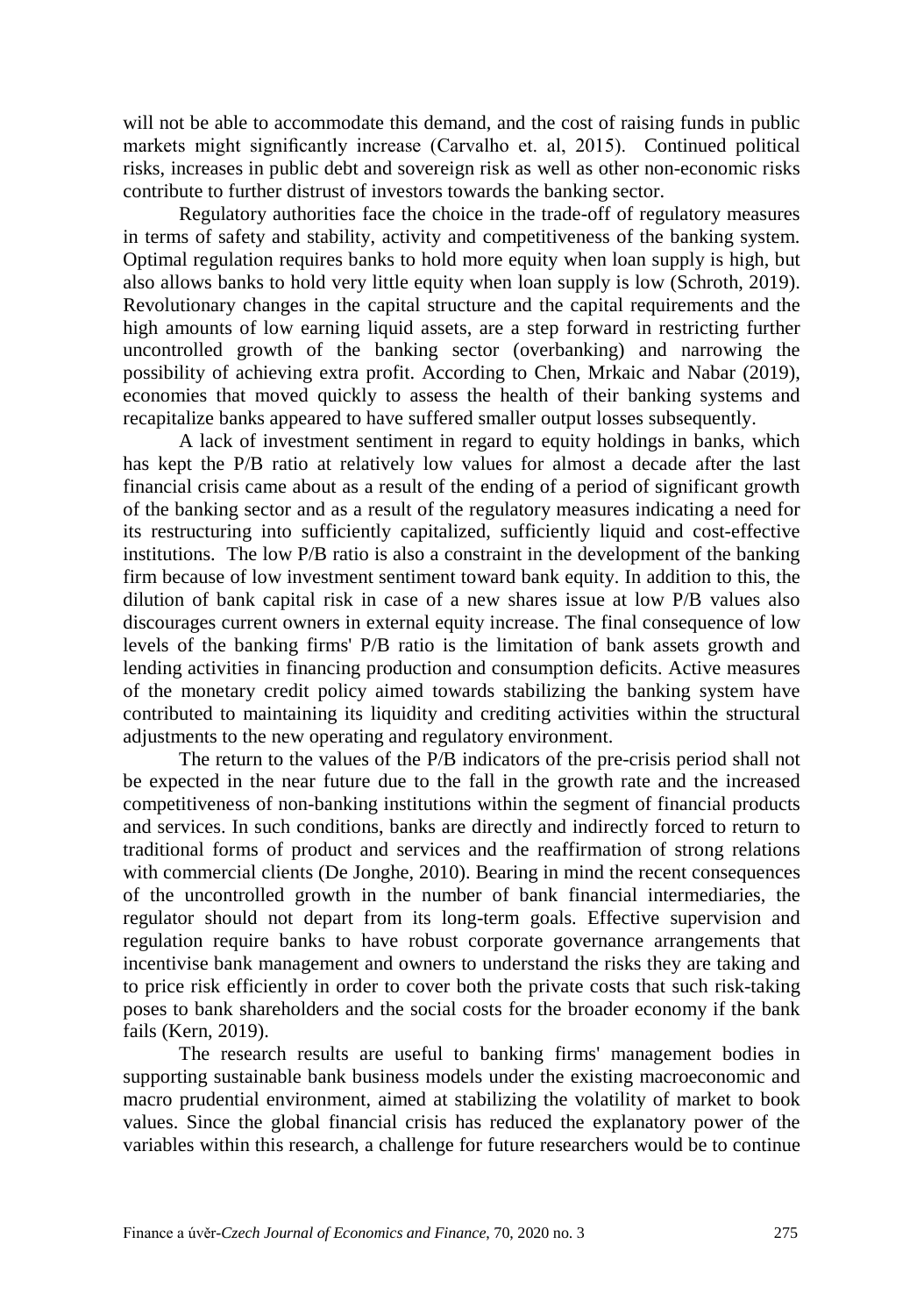in analysing the determinants of market to book ratios in bank industry in a going concern business environment.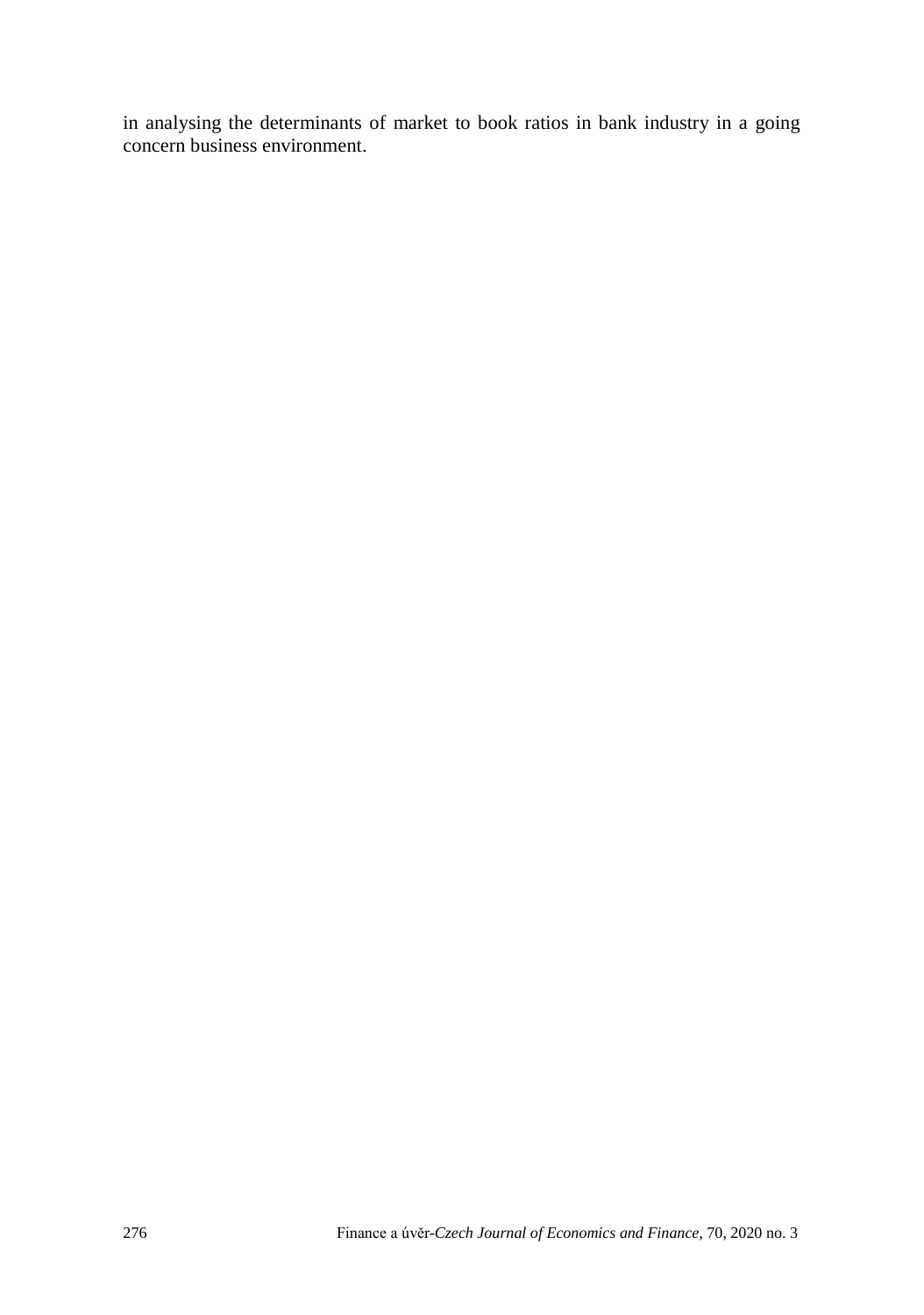## APPENDIX

### **Table A1 Sample Bank Data as of December 31, 2017 (Assets in Million EUR)**

| <b>Bank name</b>                              | Country     | <b>Assets</b> | CET 1 (%) | <b>ROE</b> (%) | P/B<br>ratio |
|-----------------------------------------------|-------------|---------------|-----------|----------------|--------------|
| ABN Amro Group NV                             | Netherlands | 393,171       | 17.7      | 13.00          | 1.2          |
| Banco Bilbao Vizcaya Argentaria,<br><b>SA</b> | Spain       | 690,059       | 11.7      | 6.60           | 1.0          |
| Banco Santander, SA                           | Spain       | 1,444,305     | 12.3      | 6.20           | 0.9          |
| Barclays, PLC                                 | <b>UK</b>   | 1,274,800     | 13.3      | $-1.97$        | 0.6          |
| <b>BNP Paribas, SA</b>                        | France      | 1,960,252     | 11.9      | 7.24           | 0.8          |
| CaixaBank, SA                                 | Spain       | 383,186       | 12.7      | 6.82           | 1.0          |
| Commerzbank, AG                               | Germany     | 452,493       | 14.9      | 0.52           | 0.5          |
| Crédit Agricole, SA                           | France      | 1,550,283     | 11.7      | 5.64           | 0.7          |
| Credit Suisse Group AG                        | Switzerland | 680,320       | 13.5      | $-2.46$        | 1.1          |
| Danske Bank, A/S                              | Denmark     | 475,470       | 17.6      | 12.43          | 1.4          |
| Deutsche Bank, AG                             | Germany     | 1,474,732     | 14.8      | $-1.10$        | 0.5          |
| Dexia, SA                                     | Belgium     | 180,938       | 19.5      | $-8.55$        | 0.8          |
| Erste Group Bank, AG                          | Austria     | 220,659       | 13.4      | 7.20           | 1.1          |
| <b>HSBC Holdings, PLC</b>                     | <b>UK</b>   | 2,097,600     | 14.5      | 5.82           | 1.2          |
| Intesa Sanpaolo, SpA                          | Italy       | 796,861       | 13.3      | 12.92          | 0.8          |
| <b>KBC Group, NV</b>                          | Belgium     | 292,342       | 16.5      | 13.69          | 1.7          |
| Lloyds Banking Group, PLC                     | <b>UK</b>   | 913,572       | 14.1      | 7.14           | 1.1          |
| Nordea Bank, AB                               | Sweden      | 581,612       | 19.5      | 9.10           | 1.3          |
| Royal Bank of Scotland, PLC                   | <b>UK</b>   | 830,267       | 15.9      | 2.85           | 0.8          |
| Société Générale                              | France      | 1,275,128     | 11.4      | 4.38           | 0.6          |
| Swedbank, AB                                  | Sweden      | 225,015       | 24.6      | 14.78          | 1.7          |
| UBS Group, AG                                 | Switzerland | 782,291       | 14.9      | 2.16           | 1.3          |
| UniCredit, SpA                                | Italy       | 836,789       | 13.7      | 9.09           | 0.6          |

*Source*: Reuters (2019).

#### **Table A2 Average Value of the Sample Dependent Variable at the Level of the Observed Groups of Banks Total Portfolio**

| Year     | 2002 | 2003 | 2004 | 2005 | 2006 | 2007 | 2008 | 2009 |
|----------|------|------|------|------|------|------|------|------|
| Avrg_P/B | 1.5  | 1.7  | 1.8  | 1.9  | 2.0  | 1.6  | 0.7  | 1.0  |
|          |      |      |      |      |      |      |      |      |
| Year     | 2010 | 2011 | 2012 | 2013 | 2014 | 2015 | 2016 | 2017 |
| Avrg_P/B | 0.8  | 0.5  | 0.7  | 1.0  | 1.0  | 0.9  | 0.9  | 1.0  |

*Source*: Author's calculation (2019).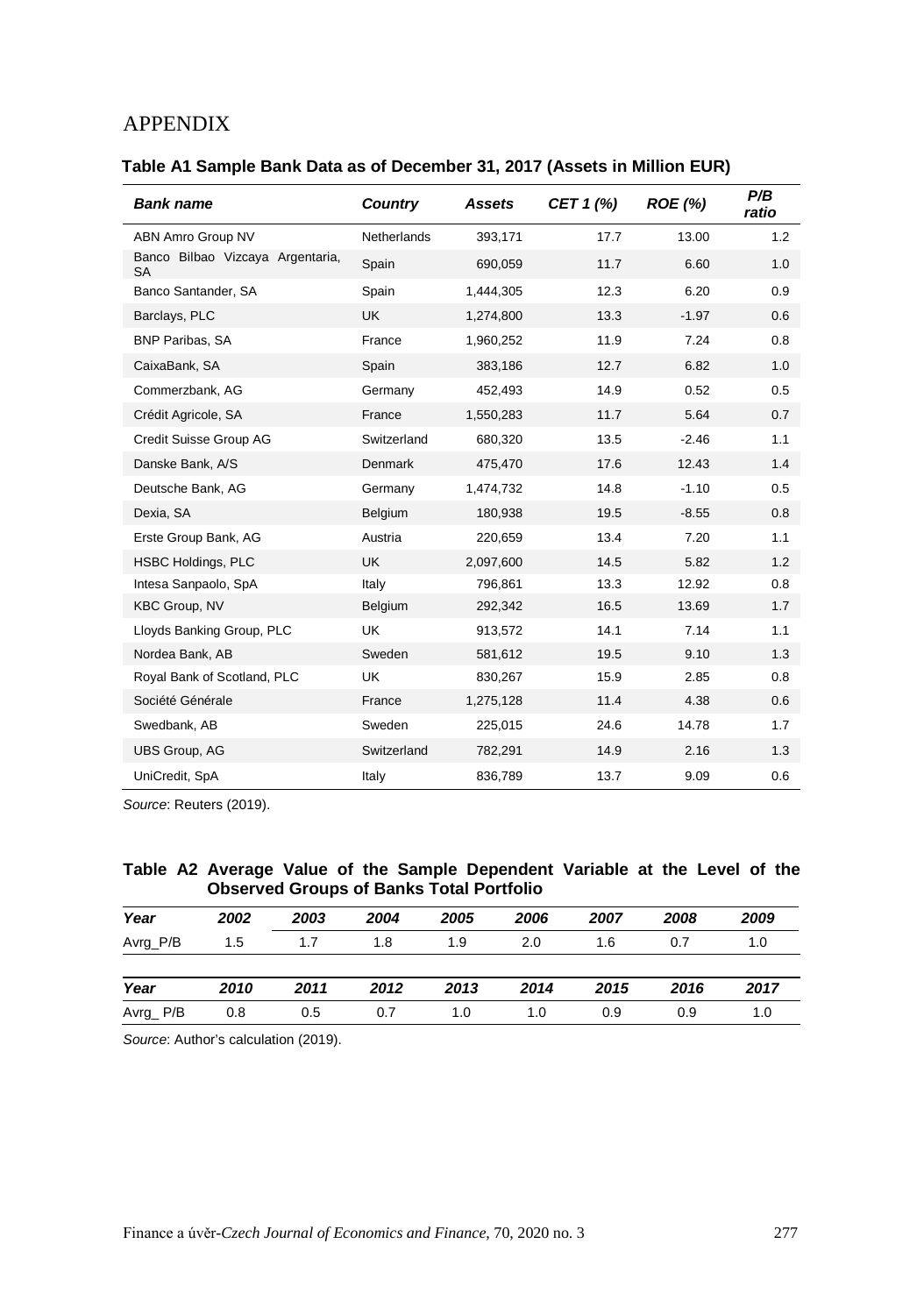| Variable   |              | Period       | Obs | <b>Mean</b> | Std.Dev | p-value     |  |
|------------|--------------|--------------|-----|-------------|---------|-------------|--|
|            |              | $\mathbf 0$  | 168 | 1.53        | 0.636   |             |  |
|            | P/B          | $\mathbf{1}$ | 173 | 0.86        | 0.350   | $0.0000***$ |  |
|            |              | $\mathbf 0$  | 169 | 0.04        | 0.022   |             |  |
|            | IntlNC/OpINC | $\mathbf{1}$ | 184 | 0.03        | 0.010   | $0.0000***$ |  |
|            |              | $\mathbf 0$  | 169 | 0.009       | 0.004   |             |  |
| <b>DLA</b> | FeeINC/TA    | 1            | 184 | 0.008       | 0.004   | $0.0002***$ |  |
|            |              | $\mathbf 0$  | 169 | 0.013       | 0.013   |             |  |
| <b>DLE</b> | <b>NpA</b>   | $\mathbf{1}$ | 184 | 0.026       | 0.025   | $0.0000***$ |  |
|            | GDc/GDPc     | $\mathbf 0$  | 165 | 60.12       | 22.01   |             |  |
|            |              | 1            | 184 | 80.86       | 24.90   | $0.0000***$ |  |
|            | P/B          | $\mathbf 0$  | 232 | 1.30        | 0.673   |             |  |
|            |              | 1            | 109 | 0.95        | 0.349   | $0.0000***$ |  |
|            | IntlNC/OpINC | $\mathbf 0$  | 238 | 0.036       | 0.020   |             |  |
|            |              | 1            | 115 | 0.024       | 0.010   | $0.0000***$ |  |
|            | FeeINC/TA    | $\mathbf 0$  | 238 | 0.009       | 0.004   |             |  |
|            |              | 1            | 115 | 0.008       | 0.004   | 0.1275      |  |
|            |              | $\mathbf 0$  | 238 | 0.017       | 0.018   |             |  |
|            | <b>NpA</b>   | 1            | 115 | 0.025       | 0.026   | $0.0014***$ |  |
|            | GDc/GDPc     | $\mathbf 0$  | 234 | 65.19       | 23.16   |             |  |
|            |              | $\mathbf{1}$ | 115 | 82.99       | 26.63   | $0.0000***$ |  |

#### **Table A3 Results of the Two-Way T-Test of Differences in Arithmetic Means of the Observed Sample Variable for the Announcement Period and the Enforcement Period of Regulatory Measures**

*Notes:* \*denotes significance at 10%; \*\*denotes significance at 5%; \*\*\*denotes significance at 1%. *Source:* Author's Calculation (2019).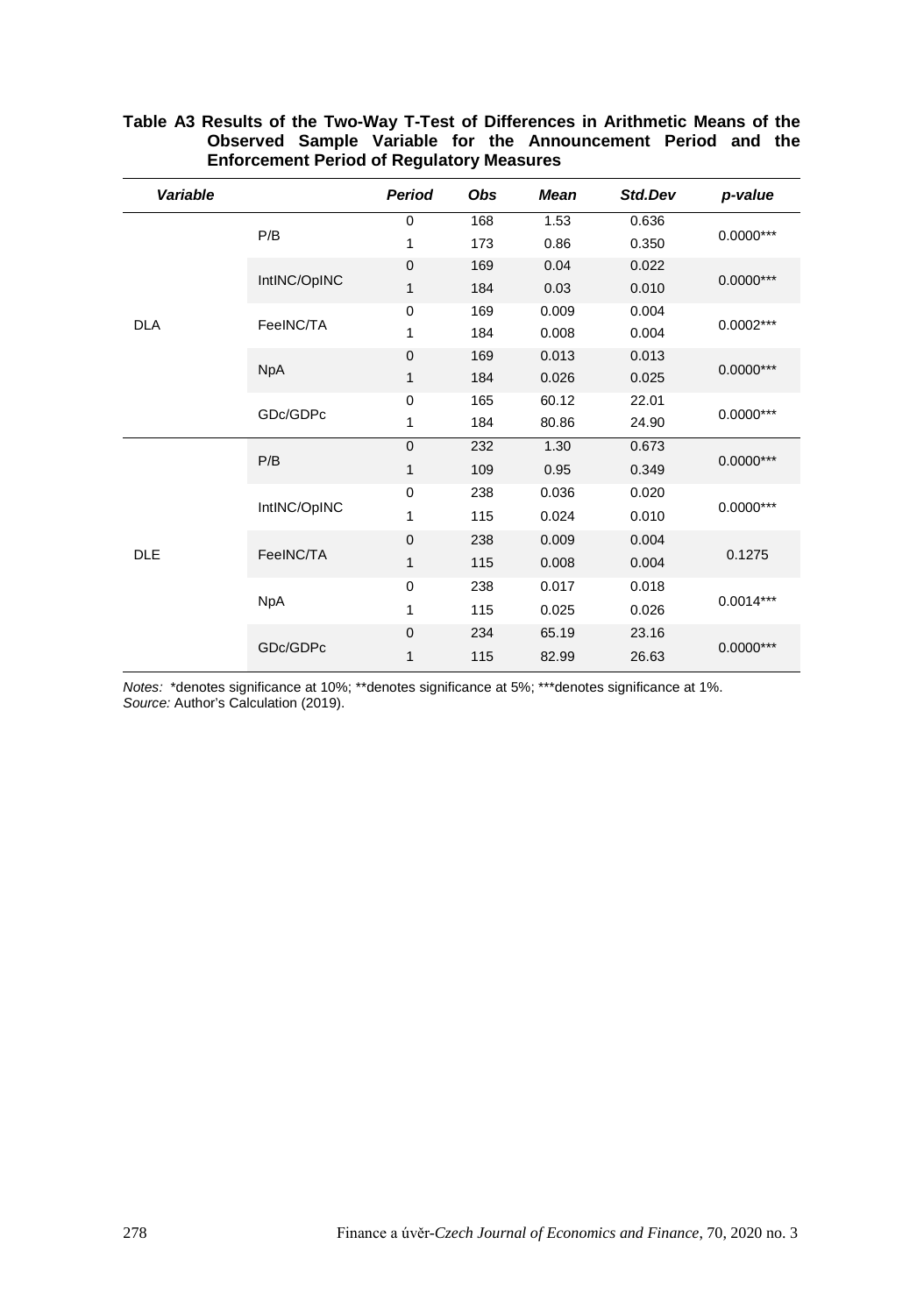#### **REFERENCES**

Baele L, De Jonghe O, Vander Vennet R (2007): Does the Stock Market Value Bank Diversification?. *Journal of Banking & Finance*, 31(7):1999-2023.

Baker M, Wurgler J (2002): Market Timing and Capital Structure, *Journal of Finance*, 57 (1):1-32.

Bank for International Settlements (2011): Basel III: Long-Term Impact Of Economic Performance and Fluctuations, *BIS Working Paper* No 338, February.

Barber BM, Lyon JD (1997): Firm Size, Book-to-Market Ratio, and Security Returns: A Holdout Sample of Financial Firms, *Journal of Finance*, 52 (2):875–83.

Basel Committee on Banking Supervision – BCBC (2017): *High Level Summary of Basel III Reforms*, December 2017.

Behn M, Haselmann R, Wachtel P (2016): Pro-Cyclical Capital Regulation and Lending, *Journal of Finance*, Vol. 71 (2):919-956.

Bini M, Penman S (2013): *Firms with Market Value Below Book Value Are More Common in Europe than in the US: Evidence, Explanations and Implications*, KPMG International, 2013.

Bogdanova B, Fender I, Takáts E (2018): The ABCs of bank PBRs. *BIS Quarterly Review*, March 2018.

Calomiris C, Nissim D (2014): Crisis-Related Shifts in the Market Valuation of Banking Activities, *Journal of Financial Intermediations*, 23(3): 400-435.

Cameron AC, Trivedi K (2005): *Microeconometrics, Methods and Applications.* Cambridge University Press, New York.

Carvalho D, Ferreira MA, Matos (2015): Lending Relationships and the Effect of Bank Distress: Evidence from the 2007–2009 Financial Crisis. *Journal of Financial and Quantitative Analysis,*  50(6):1165–1197*.* 

Chen W, Mrkaic M, Nabar M (2019): The Global Economic Recovery 10 Years After the 2008 Financial Crisis. *IMF Working Paper No. 19/83. Washington, DC: International Monetary Fund.*

Choi FD, Levich RM (1991): Behavioural Effects of International Accounting Diversity, Accounting and Horizons, 5(2):1-13.

Chousakos K, Gorton G (2017): Bank Health Post-Crisis, *Banque de France: Financial Stability Review*, No.21:55-67.

De Haas R, Van Lelyveld I (2014): Multinational Banks and the Global Financial Crisis: Weathering the Perfect Storm, *Journal of Money, Credit and Banking*, 46(1):333-364.

De Jonghe O (2010): Back to the Basics in Banking? A Micro-analysis of Banking System Stability, *Journal of Financial Intermediation* 19(3):387-417.

Ercegovac R (2016): *Teorija i praksa bankovnog menadžmenta.* Split: Sveučilište u Splitu – Ekonomski fakultet.

Ercegovac R, Maslac, Cobanov D (2019): *Bank Business Model Change in Post Crisis Period, Financijska kretanja - najnoviji događaji i perspective.* University of Split: Faculty of Economics, Split.

European Banking Authority (2016): *EBA Report on SMEs and SME Supporting Factor*, March 2016. Retrieved from:<https://eba.europa.eu/sites/default/documents/files/> documents/10180.

European Central Bank (ECB): *Statistical data warehouse*. Retrieved from: http:// sdw.ecb.europa.eu/.

European Commission (2019): *Fourth Progress Report on the Reduction of Non-Performing Loans and Further Risk Reduction in the Banking Union*. Retrieved from: [https://ec.europa.eu/finance/docs/policy/1](https://ec.europa.eu/finance/docs/policy/)90612-non-performing-loans-communication\_en.pdf .

Fairfield M (1994): P/E, P/B and the Present Value of Future Dividends. *Financial Analysts Journal* 50(4):23-31